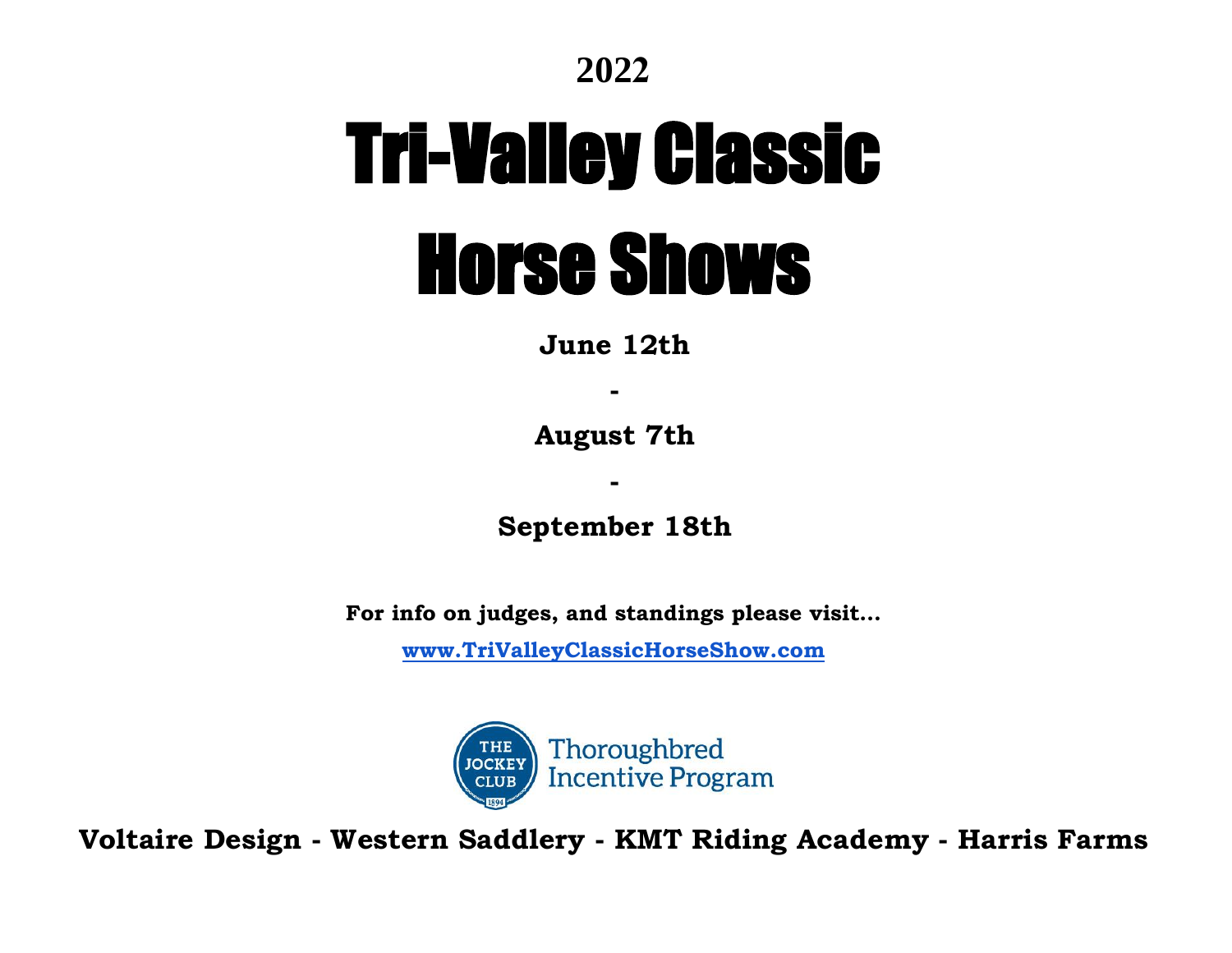### **General Information**

1. Show begins promptly at **8:00 AM**. The arena is open for schooling from 7:00 – 8:00 A.M. Longing is permitted in the round pen.

- 2. Awards to first place, ribbons  $1<sup>st</sup>$  6<sup>th</sup> place, with Championship and Reserve in each division. A rider must show in a least 3 classes in the 1-4 divisions to be eligible for the Championship. Management reserves the right to combine or cancel classes if less than 2 entries.
- 3. Show ring is  $110'$  x  $270'$ , and the warm-up is  $75'$  x  $150'$ . Arenas are GGT and sand base. A water/drag will begin around noon.
- 4. **Please, ABSOLUTELY NO DOGS allowed on the show grounds.**
- 5. All riders must wear ASTM-SEI certified headgear and appropriate attire while mounted.
- 6. Food and beverages will be available for sale on premises.
- 7. **A** *LIMITED* **number of pipe corral pens and day stalls** *may be* **available for use. Please call or email show management for inquiries.**

#### **For More Information:**

Show Manager: Kieran Dulik 219-510-2653 [kieran.TeamKMT@g](mailto:lidiz@ucdavis.edu)mail.com

Secretary: Lesley Mirehouse – ljmudhut@aol.com

[www.TriValleyClassicHorseShow.com](http://www.trivalleyclassichorseshow.com/) 

#### **Address:**

Maddox Family Farm 7191 Johnston Road, Pleasanton, CA 94588

**For Additional Directions and a Map, please visit: [www.KellyMadd](http://www.ecwc.org/)oxTraining.com**

#### **Schedule of Classes**

**Future Hunters - Walk/Trot (Division 1) - Riders may not cross enter into any other division at the same show.** 

- 1. Hunter Under Saddle
- 2. Equitation on the flat
- 3. Hunter over poles
- 4. Equitation over poles

**Beginning Hunters – Fences are Crossrails (Division 2) - Riders may not cross enter into any other division at the same show.** 

- 5. Hunter Under Saddle
- 6. Equitation Flat
- 7. Hunter Over Fences
- 8. Equitation Over Fences

#### **Short Stirrup – Fences are 2'- (Division 3) No oxers.**

- 9. Hunter Under Saddle
- 10. Equitation Flat
- 11. Hunter Over Fences
- 12. Equitation Over Fences

#### **Low Hunters – Fences are 2'3" - 2'6" (Division 4)**

- 13. Hunter Under Saddle
- 14. Equitation Flat
- 15. Hunter Over Fences
- 16. Equitation Over Fences

#### **TVC Style of Riding Medal– Fences are 2'9" & 3'3"(Division 5)**\*\*

#### **(5 Bonus Points/class for braided horses…must be braided by rider)**

- 17. Equitation Flat
- 18. TVC Medal
- 19. Hunter Derby
- 20. Jumper Round

#### **Jumpers (Not to begin before 2pm)**

- 21. .70m Jumpers
- 22. .80m Jumpers
- 23. .85m Jumpers
- 24. .90m Jumpers
- 25. .95m Jumpers
- 26. 1.00m Jumpers
- 27. 1.10m Jumpers
- 28. \$200 Mini Prix 1.10m Jumper Special

*\*\*Descriptions of special classes below\*\**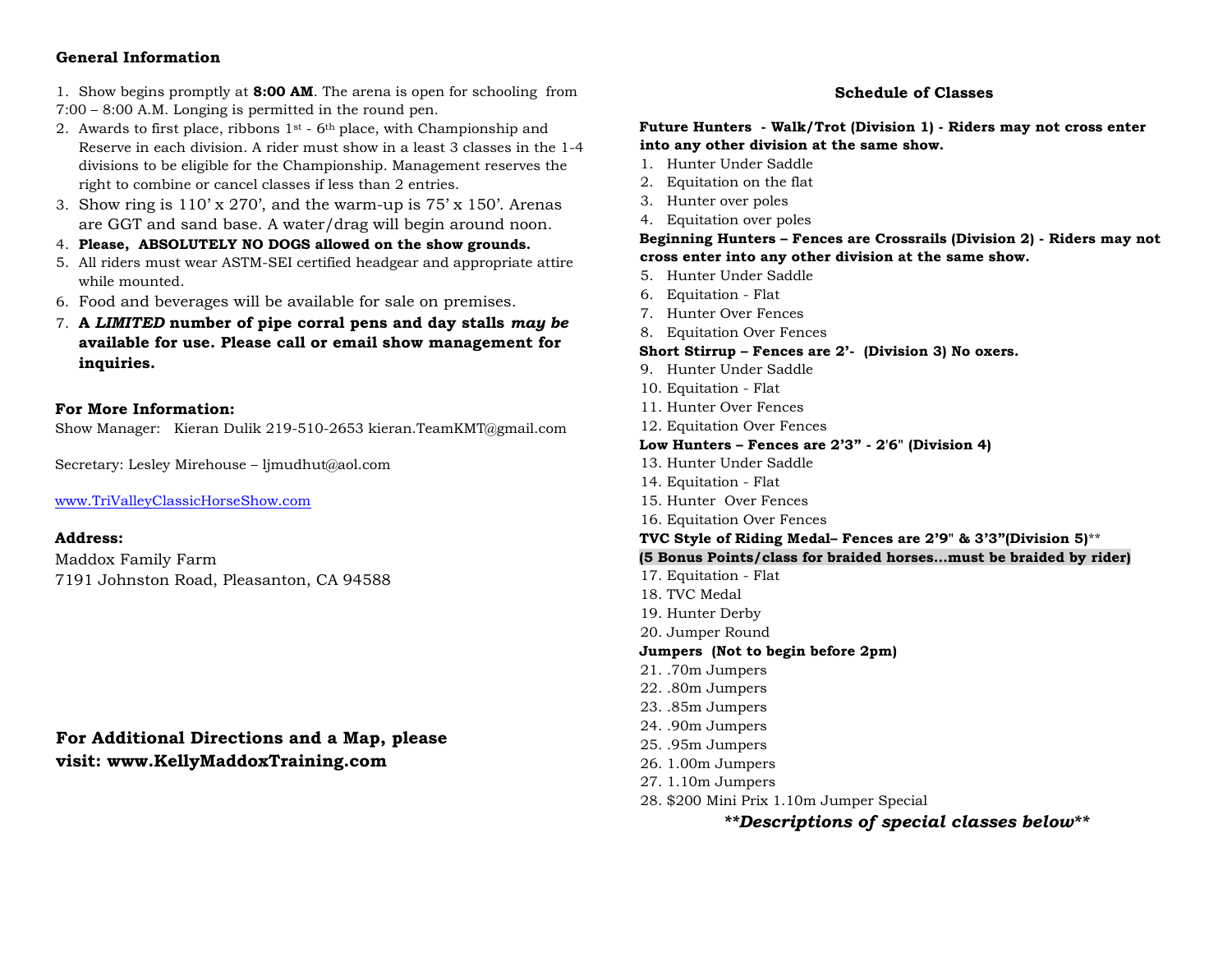#### **Liability Release**

The undersigned exhibitor and signing parent or guardian, owner and trainer hereby:

1. Agrees to release the management of this show, Kelly Maddox Training Inc., their officers, directors, employees, members, or agents, and Maddox Family Farm, the owners or managers of the grounds where this event is held, from any loss, damage, liability or injury arising out of or resulting from this show or the exhibitor's participation or entry therein; and

2. . Agrees to indemnify, hold harmless, and defend the management of this show, Kelly Maddox Training Inc., and Maddox Family Farm against any and all claims for loss, damage, liability or injury, however caused, resulting directly or indirectly from exhibitor's entry or participation in this show or from acts or missions of exhibitor or exhibitor's agents; and

3. Expressly waives any rights they may have under California Civil Code 1542, which states; "A general release does not extend to claims which the creditors do not know or suspect to exist in his favor at the time of executing the release, which if known by him, might materially affect his settlement with the debtor;" and

4. Acknowledges that activities with and around horses and horse shows involve inherent risks which are understood by the persons signing and are expressly assumed; and

5. Understands that no warranty is provided regarding the safety and condition of the show grounds, trailer parking areas, rental pens, footing, and competition areas; and 6. Gives Kelly Maddox Training Inc., permission to publish, copyright and use pictures and videos taken of Exhibitor and Exhibitor's animals for promotional purposes.

#### **Read and Agreed By:**

| E-mail address: |  |
|-----------------|--|

#### **If Minor, Parent or Legal Guardian MUST sign this release:**

I, the undersigned parent or guardian of the above child, agree that the terms and conditions of this release of liability shall be binding as to damage or injury to my minor arising out of his/her participation. I acknowledge that I have read this release of liability and know and understand its contents.

| Parent (Print): |  |
|-----------------|--|
|-----------------|--|

Parent Signature:

## **Entry Form**

*Please use a separate entry blank for each horse/rider combination.*

Horse's Name: \_\_\_\_\_\_\_\_\_\_\_\_\_\_\_\_\_\_\_\_\_\_\_\_\_\_\_\_\_\_\_\_\_\_\_\_\_\_\_\_\_\_\_\_\_\_\_\_\_\_

Rider's Name: \_\_\_\_\_\_\_\_\_\_\_\_\_\_\_\_\_\_\_\_\_\_\_\_\_\_\_\_\_\_\_\_\_\_\_\_\_\_\_\_\_\_\_\_\_\_\_\_\_

Owner's Name: \_\_\_\_\_\_\_\_\_\_\_\_\_\_\_\_\_\_\_\_\_\_\_\_\_\_\_\_\_\_\_\_\_\_\_\_\_\_\_\_\_\_\_\_\_\_\_\_

Trainer:

Trainer's Phone #:

Trainer's E-mail Address: \_\_\_\_\_\_\_\_\_\_\_\_\_\_\_\_\_\_\_\_\_\_\_\_\_\_\_\_\_\_\_\_\_\_\_\_\_\_

Division **OR** Classes Entering: \_\_\_\_\_\_\_\_\_\_\_\_\_\_\_\_\_\_\_\_\_\_\_\_\_\_\_\_\_\_\_\_\_

Date of Show:

**Entry Fees: Checks payable to:** *Kelly Maddox Training*

# **PRE-ENTRY:\$90/division or \$25/class- DUE Wed prior to show. POST-ENTRY: \$110/ division or \$30/class** *day of show* **(SHOW**

| SCRATCHES -\$25 of the entry fee is a non-refundable |         |
|------------------------------------------------------|---------|
| deposit)                                             |         |
| Total # of Divisions Entered: $x$ \$ =               |         |
| Total # of Classes Entered: $x$ \$ = $       -$      |         |
| Mandatory Drug Fee (per horse, per day)              | \$8.00  |
| <b>Schooling Fee (per horse)</b>                     | \$25.00 |
| <b>Office Fee</b>                                    | \$15.00 |
| Paddock only on day of show x \$45                   |         |
| Overnight Stall Rental (inc 1 shaving) x \$75        |         |

| <b>SEND ENTRIES TO:</b>         |                     | TOTAL: |
|---------------------------------|---------------------|--------|
| Kieran Dulik c/o Show Secretary |                     |        |
| 1135 Burghley Lane              | Brentwood, CA 94513 |        |